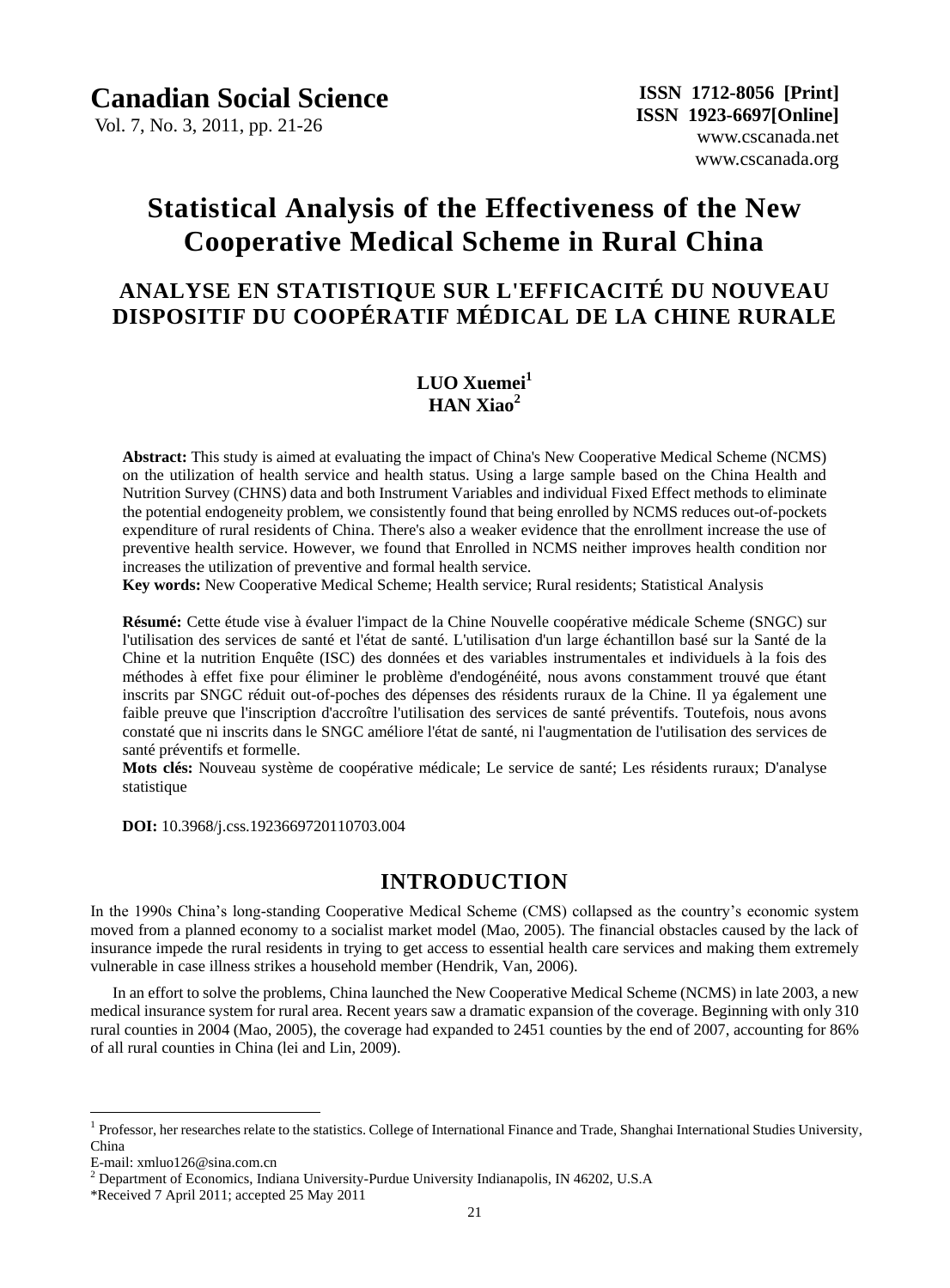#### *LUO Xuemei; HAN Xiao/Canadian Social Science Vol.7 No.3, 2011*

However, the question remains whether 'being insured' would result in increased utilization of health care, decreased financial burden and improvement in health condition. For example, it is possible that the reimbursement is not enough to make a significant dent in households' out-of-pocket spending (wagstaff, 2008). This paper is aimed at shedding lights on the effectiveness of the NCMS by investigating whether the NCMS reduced financial burden, improved health status, and increased access to health care.

This study will utilize the China Health and Nutrition Survey (CHNS), an ongoing international collaborative project between the Carolina Population Center and the National Institute of Nutrition and Food Safety at the Chinese Center for Disease Control and Prevention. Using six waves of the CHNS survey, we attempt to identify and compare the causal effects of CMS and NCMS on health status, on utilization of health care service and on out-of-pocket expenditure.

This study will start with a pooled OLS as the benchmark model. To overcome the problem of endogenity, we'll use whether an individual is living with his/her mother or father as the instruments for the individual's health insurance status. Furthermore, taking advantage of the panel nature of the CHNS data, we also used the fixed effect estimation.

Employing the two strategies, we consistently found that the NCMS has a positive effect on reducing out-of-pockets expenditure. In addition, self-reported health status is positively correlated with being covered by NCMS. However, there's no evidence that NCMS increases the utilization of preventive and formal health service.

## **1. RELATED LITERATURES**

Many studies have examined the relationship between health insurance and health status in developed countries. These studies have been well summarized by Levy and Meltzer 2001 and Hadley 2003. Most suggested that there are significant positive effects of health insurance on self-reported health status (Franks, Clancy et al. 1993; Hadley 2003; Card, Dobkin et al. 2004; McWilliams, Zaslavsky et al. 2004; Hadley and Waidmann 2006). On the other hand, several studies have found that health insurance coverage is not associated with health status, and some have even found it to be associated with worse health status (Hadley, 2003).

An increasing attention has been paid to the cast of China, especially the NCMS. Mao 2005) and (Zhu and Zheng, 2007) both gave a detailed description on the design and implementation of NCMS; Brown et al. (2008) explored the variations in the design of the NCMS programs across different counties and conclude that the NCMS is in general favored by most rural residents and is successful.

Van. Dalen (2005) investigated the health care demand in China using the 2004 wave of CHNS data. He found that health insurance does not affect health care demand in a significant manner. However, the study did not distinguish between urban and rural area of China and has no attempt to control for endogenity.

Wagstaff et al. (2009) conducted a survey in 10 counties that had implemented the NCMS and then compared the outcomes of these 10 counties with those of five other counties that had not implemented the NCMS pilot program. They found that enrollment was lower among poor households and higher among households with chronically sick members. They also found that the NCMS had increased overall utilization of inpatient and outpatient services, but that this utilization was disproportionately higher in healthier households.

Lei and Lin (2009) conducted the study most relevant to this paper. Using the 2000, 2004 and 2006 waves of CHNS data, they explored the impact of the NCMS on health, utilization of preventive care, formal medical care and traditional Chinese folk doctors, and on out-of-pocket expenditure. They also employed individual fixed-effect models, instrumental variable estimation, and difference-in-differences estimation with propensity score matching to correct the potential selection bias. They found that participating in the NCMS decreases the use of traditional Chinese folk doctors and increases the utilization of preventive care. However, they did not find that the NCMS decreases out-of-pocket expenditure nor increases utilization of formal medical service or improves health status.

### **2. EMPIRICAL FRAMEWORK**

We began the study by using a pooled Ordinary Least Squared method (Logit model for binary dependent variables):

### $Y_i (or \cdot Logit(Y_i)) = \alpha_0 + \alpha_1 NCMS_i + \alpha_2 X + \varepsilon_i$

Where *NCMS* is an indicator of whether one has been enrolled in NCMS. X's are control variables including age, sex, education, family income, family size and so on. As indicated, dependent variables are measurement of health status and health utilization. Specifically, for health status, we created an indicator which is 1 when people responded as "good or excellent" health condition and 0 otherwise. Since it's a binary dependent variable, we use Logit estimation.

The other two binary dependent variables are indicators of whether utilizing preventive and formal health service during past 4 weeks. However, there's no direct source of formal medical service before the 2004 wave of CHNS data.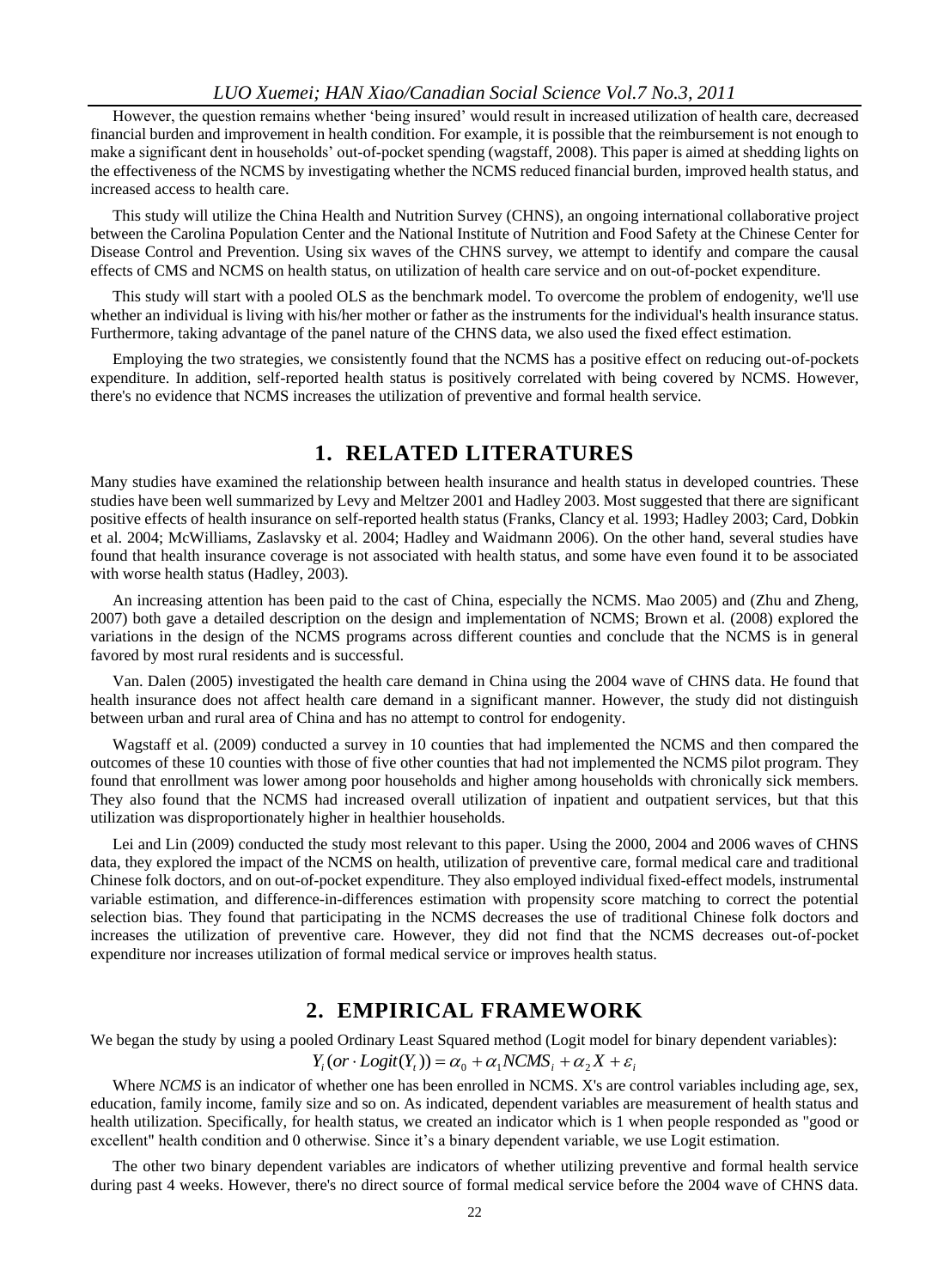#### *LUO Xuemei; HAN Xiao/Canadian Social Science Vol.7 No.3, 2011*

Fortunately, the data on people's choice when they felt ill is available for all waves. Therefore, we define seeing a doctor when felt ill as utilizing formal medical service.

Finally, the out-of-pockets expenditure on medical service is a good measure of the effectiveness of health insurances. However, the CHNS data sets contain too many missing values. An OLS regression of out-of-pockets expenditure on insurance coverage and other control variables contains only roughly 200 observations. Given the fact that less than 1% of the data are included in the regression, it is not convincing to use the out-of-pockets expenditure as a dependent variable.

Instead, we use the natural log of household income-expenditure ratio as the proxy variable for out-of-pockets expenditure. Specifically, we divided the real annual total household income by real annual total household expenditure and get the income-expenditure ratio. Next we take the natural log of the ratio since the ratio is not normally distributed.

Even after controlling for detailed set of controls, the problem of endogeneity may still not be eliminated. There are two possible reasons for this study. First, people who enroll themselves in the NCMS may have other unobservable characteristics that affect both their enrollment decisions and their service utilization or health status (Lei and Lin, 2009). For example, consider the case when we estimate an OLS model in which the dependent variable is the indicator of seeing a doctor when felt ill and one of the independent variable is the NCMS enrollment. However, it is possible that some individuals are superstitious and don't trust the doctors in the hospital. These people are less likely to go to hospital when they are ill. But these people are also unlikely to participate in the NCMS. Since the information on whether an individual trust modern medicine or not is unobservable but correlated with both the dependent variable and the independent variable, OLS estimation will be biased.

The other possibility is adverse selection. It is true that the NCMS required family participation in the purpose of eliminating adverse selections; however, studies have shown that this mechanism may not avert the occurrence of adverse selection (Zhang, 2005; He, 2005 and Shen, 2004). Therefore, our sample will not be random and the OLS estimation will again be biased.

To overcome the problem of endogenity, we first use the Instrument variables method. The two instruments are whether living with father and whether living with mother. There are two requirements for the instruments to be valid. The first requirement is the existence of a high correlation between whether an individual is participating in the NCMS and whether he/she lives with their father or mother. A simple regression in which NCMS was regressed on whether living with father or mother shows that there's a strong correlation. In addition, the first-stage F statistics in all IV regressions are large and all p-values are smaller than 5%.

In addition to the IV method, we also use the individual FE method and control for characteristics specific to each individual that are constant over time. If unobservable characteristics remain constant over time, individual FE estimation can overcome the endogeneity problem.

# **3. DATA**

This study is based on the China Health and Nutrition Survey (CHNS). The CHNS is an ongoing international collaborative project between the Carolina Population Center at the University of North Carolina at Chapel Hill and the National Institute of Nutrition and Food Safety at the Chinese Center for Disease Control and Prevention. It was designed to examine the effects of the health, nutrition, and family planning policies and programs implemented by national and local governments and to see how the social and economic transformation of Chinese society is affecting the health and nutritional status of its population. The first round of the CHNS, including household, community, and health/family planning facility data, was collected in 1989. Six additional panels were collected in 1991, 1993, 1997, 2000, 2004 and 2006. The surveys were performed using a multistage random cluster process to draw a sample from nine provinces covering the east, middle and west areas in china. The data set of CHNS involves detailed information on demographics, socio-economic variables, individual health care indicators, medical care expenses etc. To gain an insight in the Chinese demand for health insurance over time by means of the CHNS, one can consult studies by Henderson et al. (1995), Akin et al. (2004) and Lindelow and Wagstaff (2005).

Given the fact the 1989 wave of data contains little information on health insurance, this study will use the rest six waves of data and focus only on households members that live in rural area of China. After dropping observations with missing values on key variables such as age, education etc., we end up with a final pool of 58,082 observations.

The key dependent variables are the following: choice of medical service when felt ill; self-reported health status and use of preventive health service.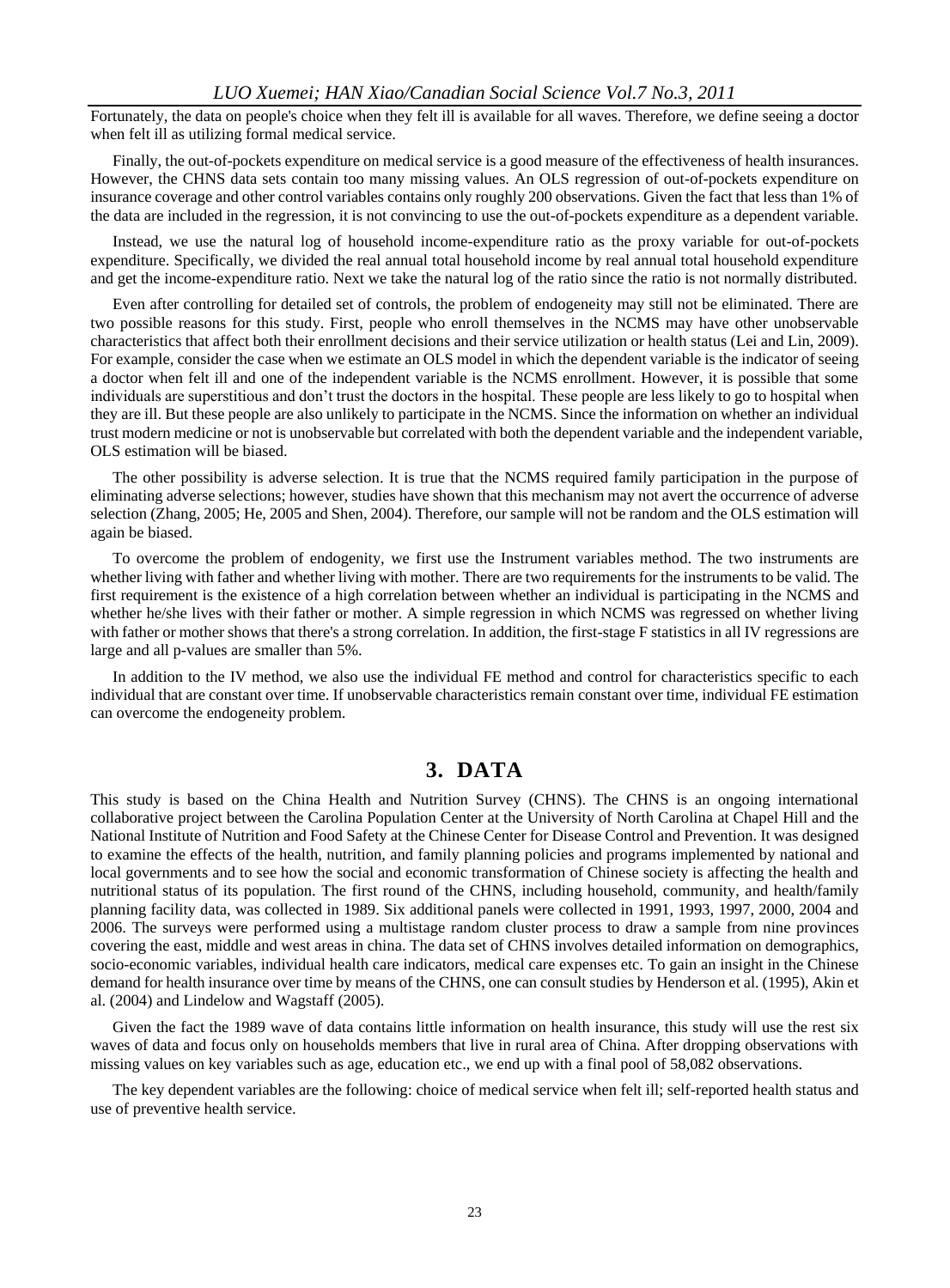# **4. RESULTS AND ANALYSIS**

Table 1 shows the estimation results of "enrolled in NCMS" on self-reported health status. The dependent variable is a binary indicator of 1 being in good or excellent condition. Column 2 shows the marginal effects of Logit model; Column 3 includes the results of IV estimation and column 4 provides individual fixed effects estimation results. All three models show that enrolled in NCMS is positively correlated with being in good health condition. However, only the coefficient in the FE model is statistically significant. So there's no enough evidence that being enrolled in NCMS improves health conditions of enrollees. In addition to the NCMS variable, we can see that people with higher age and those who were sick are, as expected, less likely to be in good health condition. Also, males and those who are responsible for household farming are more likely to be in good health.

| Table 1: Regressions of Self-reported Health Condition on NCMS Coverage <sup>b</sup> |
|--------------------------------------------------------------------------------------|
|--------------------------------------------------------------------------------------|

| Dependent Variable: $l = in good$ or excellent<br>health condition | $Logit^a$             | IV                     | Individual Fixed Effects |
|--------------------------------------------------------------------|-----------------------|------------------------|--------------------------|
| $1 =$ enrolled in ncms                                             | $0.00513$ $(0.0169)$  | 1.007(2.682)           | $0.0301**$ (0.0144)      |
| Family size                                                        | $-0.0131***(0.00424)$ | 0.00150(0.0421)        | $-0.00637(0.00388)$      |
| Age                                                                | $-0.0125***(0.00299)$ | $-0.00717**$ (0.00318) | $-0.00667**$ (0.00261)   |
| Age square                                                         | 0.0000421(0.000033)   | $-0.000019(0.000042)$  | $-0.000018(0.00003)$     |
| $1 =$ married                                                      | 0.0121(0.0187)        | $-0.00752(0.0460)$     | 0.00326(0.0163)          |
| $1$ =male                                                          | $0.0541***$ (0.0172)  | $0.0463***$ $(0.0180)$ |                          |
| Being employed (not self employed)                                 | 0.0149(0.0245)        | $-0.0740(0.233)$       | 0.0138(0.0203)           |
| Responsible for hh farming                                         | $0.0315**$ (0.0124)   | $0.0308*$ (0.0167)     | $0.0276**$ (0.0111)      |
| Sick or injured last 4 weeks                                       | $-0.413***$ (0.0183)  | $-0.412***$ (0.0715)   | $-0.375***(0.0164)$      |
| Ever smoked                                                        | $0.00398$ $(0.0155)$  | 0.0237(0.0558)         | 0.00520(0.0136)          |
| Log of hh income                                                   | $0.0118$ $(0.00803)$  | $-0.0315(0.116)$       | 0.00973(0.00730)         |
| Log of individual income                                           | $0.0226***$ (0.00689) | 0.00974(0.0264)        | $0.0143**$ (0.00606)     |
| <b>Observations</b>                                                | 8542                  | 8362                   | 8536                     |

<sup>a</sup>Marginal Effects reported for Logit Regression;

<sup>b</sup>Robust standard errors in parentheses;\*\*\* p<0.01, \*\* p<0.05, \* p<0.1

Some explanatory variables, including the constant are not reported.

### **Table 2: Regressions of Preventive Health Service on NCMS Coverage<sup>b</sup>**

| Dependent Variable: 1= enjoyed       |                        |                        |                          |
|--------------------------------------|------------------------|------------------------|--------------------------|
| preventive health service during the | Logit <sup>a</sup>     | IV                     | Individual Fixed Effects |
| past 4 weeks                         |                        |                        |                          |
| $1 =$ enrolled in ncms               | $0.0143***(0.00425)$   | $-0.0792(0.0443)$      | $0.0212***(0.00612)$     |
| Family size                          | $-0.000229(0.000362)$  | $-0.00464**$ (0.00182) | $-0.00105(0.00102)$      |
| Age                                  | $-0.000380(0.000240)$  | $-0.000515(0.000417)$  | $-0.000416(0.00103)$     |
| Age square                           | 0.000004(0.00000265)   | 0.0000076(0.000005)    | 0.000006(0.000011)       |
| $1 =$ married                        | 0.00191(0.00141)       | $0.00504*(0.00278)$    | $-0.00181(0.00486)$      |
| $1$ =male                            | $-0.00523***(0.00185)$ | $-0.00676***(0.00221)$ |                          |
| Being employed (not self employed)   | 0.000615(0.00165)      | $0.00864*(0.00451)$    | $-0.00003(0.00581)$      |
| Responsible for hh farming           | $-0.000177(0.000914)$  | $-0.00301(0.00225)$    | $-0.00103(0.00251)$      |
| Sick or injured last 4 weeks         | $0.00609**$ (0.00253)  | $0.0168***(0.00503)$   | 0.00853(0.00522)         |
| Ever smoked                          | $-0.000577(0.00137)$   | $-0.00211(0.00186)$    | 0.00142(0.00312)         |
| Log of hh income                     | $-0.00109(0.000784)$   | 0.00368(0.00261)       | $-0.000879(0.00175)$     |
| Log of individual income             | 0.000879(0.000678)     | $0.00398***(0.00150)$  | 0.00119(0.00141)         |
| <b>Observations</b>                  | 13889                  | 13832                  | 14095                    |

<sup>a</sup>Marginal Effects reported for Logit Regression;

<sup>b</sup>Robust standard errors in parentheses;\*\*\* p<0.01, \*\* p<0.05, \* p<0.1

Some explanatory variables, including the constant are not reported.

Table 2 shows the results of insurance on use of preventive health service. Both Logit and FE models indicate that being enrolled in NCMS increase the use of preventive health care and the effect is statistically significant. It is interesting to see from the IV results that the effect becomes negative while not statistically significant at 5% level. However, it should be aware that it might be not proper to use living with father/mother as the instruments in this situation. As pointed, the instruments might affect the decision of using outpatient health service. If the expenses of preventive health service can be paid by the family saving account, then one might want to give up the chance of having preventive medical service and save the money for the parents.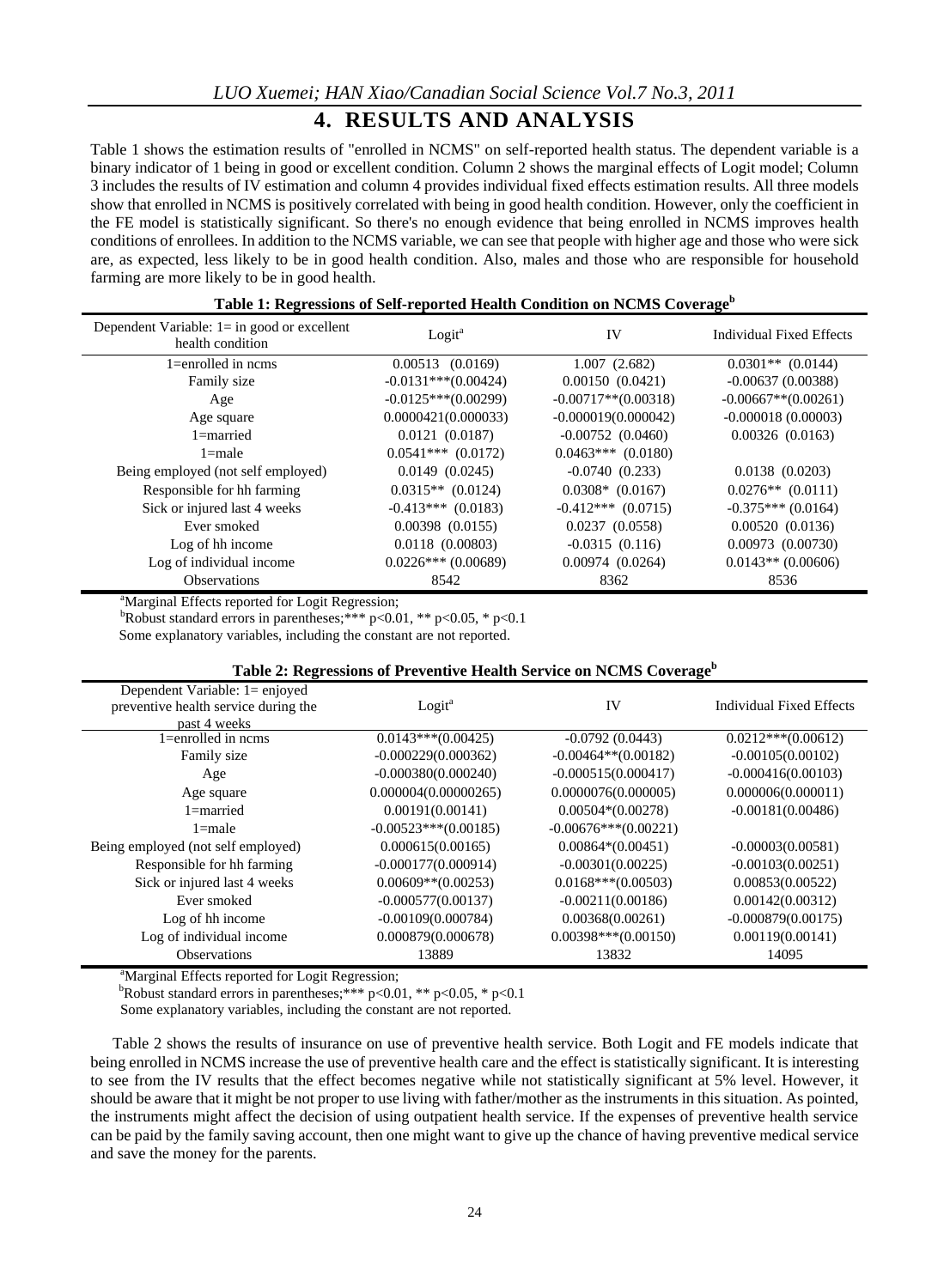#### *LUO Xuemei; HAN Xiao/Canadian Social Science Vol.7 No.3, 2011*

On the other hand, both Logit and FE models give consistent effect. For the Logit model, being enrolled in NCMS increases the probability of using preventive health service by 1.4% percent; for the FE model, the increase is 3%.

Table 3 reports the effect of being enrolled in NCMS on the choice of seeing a doctor when felt ill. For the Logit, IV and FE models, none of them show a significant effect of the enrollment on the choice of seeing a doctor. This result is consistent with previous studies such as Lei and Lin (2009) and Van Dalen(2005). A possible reason is that the reimbursement only covers a small portion of all inpatient service and the expenses not covered are still unavoidable for the rural citizens. Also, as expected, being sick in past 4 weeks and having a college degree both increase the probability of seeing a doctor.

| Table 5. Regressions of seeing a doctor when felt in on recivity coverage |                     |                     |                                 |  |  |
|---------------------------------------------------------------------------|---------------------|---------------------|---------------------------------|--|--|
| Dependent Variable: 1= seeing a doctor<br>when felt ill                   | Logit <sup>a</sup>  | IV                  | <b>Individual Fixed Effects</b> |  |  |
| $1 =$ enrolled in ncms                                                    | $-0.0478(0.0394)$   | 0.610(0.640)        | $-0.0341(0.0378)$               |  |  |
| Family size                                                               | $0.0237**$ (0.0117) | 0.0532(0.0344)      | $0.0224**$ (0.0111)             |  |  |
| Age                                                                       | $-0.00454(0.00892)$ | $-0.00786(0.00988)$ | $-0.00565(0.00855)$             |  |  |
| Age square                                                                | 0.000033(0.000092)  | 0.000042(0.000096)  | 0.000042(0.000088)              |  |  |
| $1 =$ married                                                             | 0.0150(0.0511)      | $-0.0291(0.0659)$   | 0.0151(0.0500)                  |  |  |
| $1 = male$                                                                | 0.000951(0.0474)    | 0.0392(0.0596)      |                                 |  |  |
| Being employed (not self employed)                                        | 0.0707(0.0618)      | 0.000034(0.0888)    | 0.0593(0.0597)                  |  |  |
| Responsible for hh farming                                                | $-0.0195(0.0334)$   | 0.0210(0.0549)      | $-0.0139(0.0320)$               |  |  |
| Sick or injured last 4 weeks                                              | $0.218***(0.0383)$  | $0.229***(0.0479)$  | $0.206***(0.0377)$              |  |  |
| Ever smoked                                                               | 0.00575(0.0445)     | 0.00951(0.0499)     | 0.00907(0.0436)                 |  |  |
| Log of hh income                                                          | 0.00629(0.0226)     | $-0.0464(0.0595)$   | 0.00339(0.0215)                 |  |  |
| Log of individual income                                                  | 0.00398             | $-0.0276$           | 0.00530                         |  |  |
| <b>Observations</b>                                                       | 1154                | 1140                | 1155                            |  |  |

#### **Table 3: Regressions of seeing a doctor when felt ill on NCMS Coverage**<sup>b</sup>

<sup>a</sup>Marginal Effects reported for Logit Regression;

<sup>b</sup>Robust standard errors in parentheses;\*\*\* p<0.01, \*\* p<0.05, \* p<0.1

Some explanatory variables, including the constant are not reported.

### **CONCLUSION AND DISCUSSION**

China launched the New Cooperative Medical System (NCMS) in 2003 as a means of addressing inequities in the availability of health care. Numerous studies have investigated the design and implementation of NCMS. However, despite the rapid expansion of its coverage, little attention has been paid to study the effectiveness of the NCMS.

This study is aimed at evaluating the impact of NCMS on the utilization of health service and health status. Using a large sample based on the CHNS survey data and both IV and individual Fixed Effect methods to eliminate selection bias, we consistently found that being enrolled by NCMS reduces out-of-pockets expenditure of rural residents of China. There's also a weaker evidence that the enrollment increase the use of preventive health service. However, we found that Enrolled in NCMS neither improves health condition nor increases the utilization of preventive and formal health service.

Consistent to Lei and Liu (2009)'s study, we did find a weak evidence that being covered by NCMS increases the utilization of preventive health service. The difference is that in their study, the IV estimation also showed a positive correlation between being enrolled in NCMS and use of preventive health service. However, it should be pointed out that the instrument they used may not be valid. As pointed by Mao (2005), in some counties, a free physical check-up is provided to NCMS enrollees each year. Residents living in counties that participate in NCMS may have a better access to preventive health care than those living in counties that are not participating. Therefore, the instrument would be positively correlated with the utilization of preventive health service.

The results of this study should be interpreted with caution. First of all, CHNS data only contains a short time (4 weeks) of information about formal and preventive -health service. Second, self-reported health status may be not accurate. Real health condition may be either overlooked or under looked. In addition, the exogeneity of the instruments used in this study is still questionable. All of the issues above calls for future study.

### **REFERENCES**

Akin, J.S., Dow, W.H., Lance, P.M. (2004). Did the Distribution of Health Insurance in China Continue to Grow Less Equitable in the Nineties? Results from a Longitudinal Survey. *Social Science & Medicine*, *58*, 293-304.

Brown PH, de Brauw A, Du Y. (2008). Understanding Variation in the Design of China's New Cooperative Medical Scheme. *2008 CES Annual Conference*, Tianjin, China.